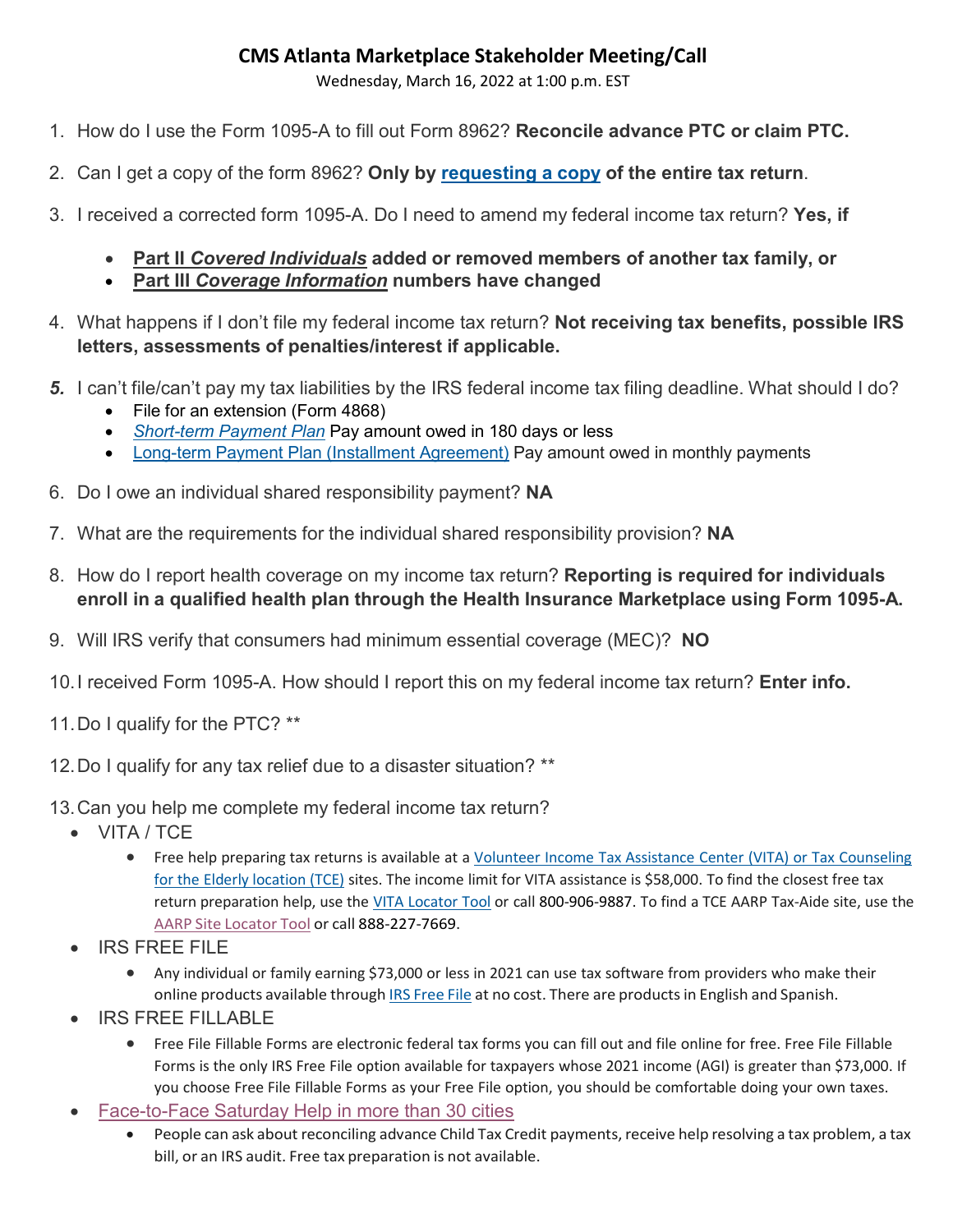### **\*\*Who Can Take the PTC**

You can take the PTC for 2021 if you meet the conditions under (1), (2), **and** (3) below.

- (1) For at least 1 month of the year, all of the following were true.
	- a. An individual in your tax family was enrolled in a qualified health plan offered through the Marketplace on the first day of the month.
	- b. That individual was not eligible for MEC for the month, other than individual market coverage. An individual is generally considered eligible for MEC for the month only if he or she was eligible for every day of the month,
	- c. The portion of the enrollment premiums for the month for which you are responsible was paid by the due date of your tax return (**not** including extensions). However, if you became eligible for APTC because of a successful eligibility appeal and you retroactively enrolled in the plan, then the portion of the enrollment premium for which you are responsible must be paid on or before the 120th day following the date of the appeals decision.
- (2) No one can claim you as a dependent for the year.

(3) You are an applicable taxpayer for 2021. To be an applicable taxpayer, you must meet all of the following requirements.

- a. You, or your spouse if filing a joint return, received or were approved to receive unemployment compensation for any week beginning during 2021, or your household income for 2021 is at least 100% of the federal poverty line for your family size. However, having household income below 100% of the federal poverty line will not disqualify you from taking the PTC if you meet certain requirements for *Household income below 100% of the federal poverty*.
- b. If you were married at the end of 2021, you must generally file a joint return. However, filing a separate return from your spouse will not disqualify you from being an applicable taxpayer if you meet the requirements described in:

#### *Exception 1—Certain married persons living apart.*

#### *Exception 2—Victim of domestic abuse or spousal abandonment.*

You are not entitled to the PTC for health coverage for an individual for any period during which the individual is not lawfully present in the United States.

Ref: [Publication](https://www.irs.gov/pub/irs-pdf/p974.pdf) 974, Premium Tax Credit (PTC)

### **Tax relief due to a disaster situation**

Certain Presidentially declared disaster areas for major disasters provides special rules for retirement plans:

- An exception to the 10% additional tax for early retirement plan withdrawals for qualified disaster distributions of up to \$100,000.
- It allows distribution amounts to be included in income over 3 years and amounts can be recontributed to the plan to avoid taxable income.
- It permits recontribution of amounts withdrawn for the purchase or construction of a home that was canceled because of the qualified disaster.
- And it allows for suspending repayments and increasing the amount available for a plan loan.
- With regard to qualified disaster-related personal casualty losses, the legislation eliminates the requirement that taxpayers must itemize to claim a disaster loss deduction and that the losses must exceed 10% of AGI.